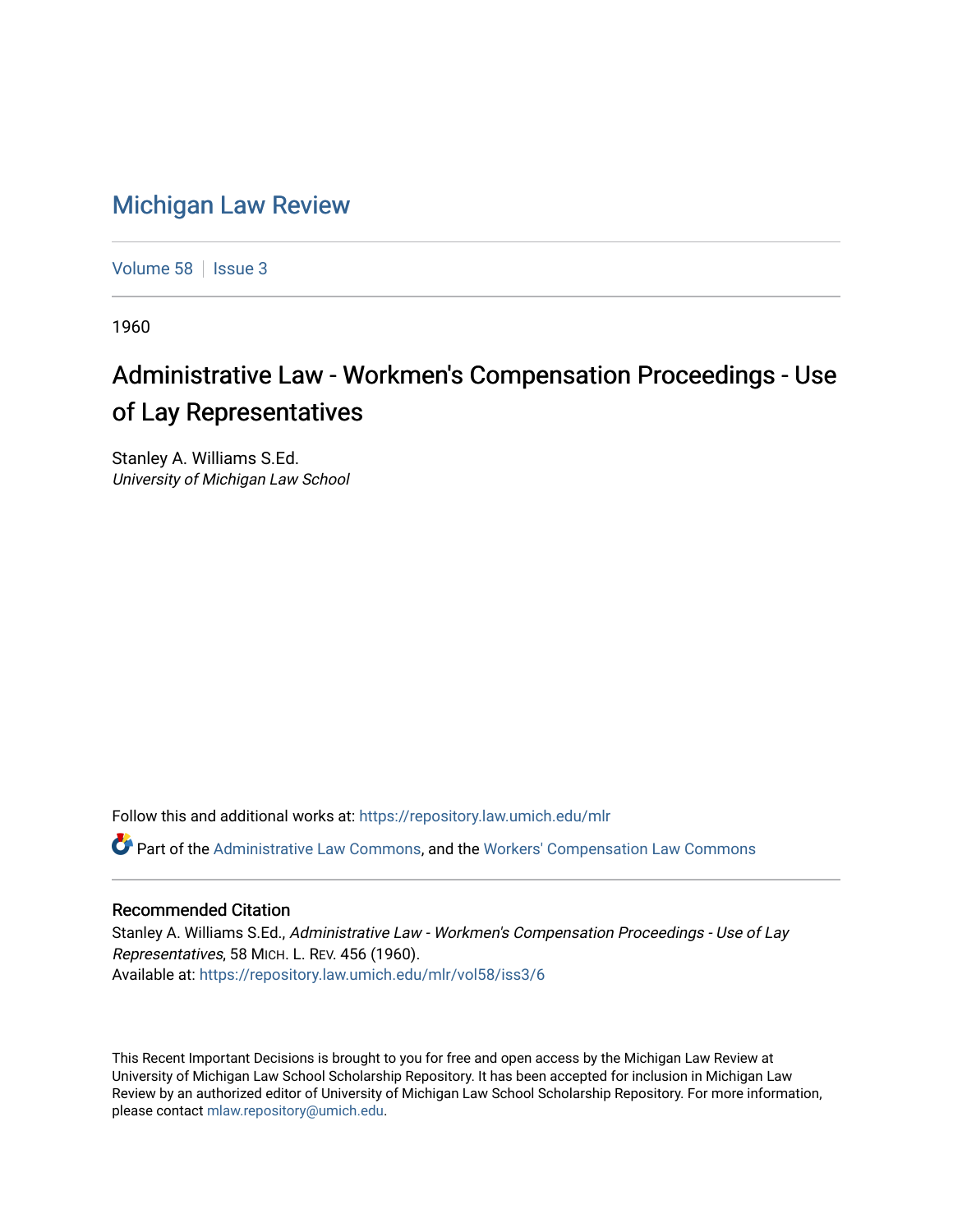## **RECENT** DECISIONS

ADMINISTRATIVE LAw-WoRKMEN'S COMPENSATION PROCEEDINGS-USE OF **LAY** REPRESENTATIVEs-The West Virginia Bar Association sued to enjoin the defendant, a layman, from representing claimants before the State Compensation Commission. Lay representation was authorized by the commission under its power to make rules of procedure. The injunction was granted by the circuit court. On appeal, *held,* affirmed. Neither the legislature nor the commission can authorize a layman to represent claimants before an administrative agency, since this would encroach upon the judiciary's inherent power to control the practice of law. *West Virginia State Bar v. Earley,* (W. Va. 1959) 109 **S.E.** (2d) 420.

The specific holding that the commission cannot authorize lay representation, under its power to make rules of procedure, seems generally accepted by state courts.<sup>1</sup> Congress, on the other hand, vested the function of adjudication in the hands of administrative agencies and did not in most cases accompany this vesting with any prohibition against representation by a non-lawyer. As a consequence, federal agencies, such as the Interstate Commerce Commission, have allowed laymen to appear before them.2 Furthermore, Congress has specifically authorized lay representation before other federal agencies.<sup>3</sup> The West Virginia court, however, not limiting its decision to the powers of the commission, in strong dictum indicated that the legislature lacked the power to authorize lay representation.4 The majority of states, relying on the separation of powers doctrine, follow this dictum, holding that the legislature may raise the minimum standards of admittance to the practice of law but cannot lower them. They reason that the exclusion of laymen assures the public of adequate protection in the administration of justice, while maintaining the minimum standards of the profession, by preventing the intrusion of incompetent, unlearned persons in the practice of law and that such exclusion is therefore within the sole competence of the judiciary.6 But a significant minor-

**3 E.g.,** People v. Goodman, **366** Ill. 346, **8 N.E.** (2d) 941 **(1937),** cert. den. 802 **U.S.** 728 (1937); State v. Childe, **139** Neb. 91, 295 N.W. **381** (1941). See, generally, comment, 35 MICH. L. REV. 442 (1937).

2See 49 C.F.R. (1957 Supp.) §1.8, regulating practitioners before the ICC, and **35** C.F.R. **(1958** Supp.) §2.12, regulating practitioners in Patent Office hearings. The matters before commissions which allow lay representation are usually of a technical nature where the talents of an accountant, scientist, or some other specialist are of particular value.

3 An example is the Tax Court. "No qualified person shall be denied admission to practice before the Tax Court because of his failure to be a member of any profession or calling." I.R.C., §7452.

4 Principal case at 438.

**5** Opinion of the Justices, 289 Mass. 607, 194 N.E. **313** (1935). *Accord,* In re Day, 181 **Ill. 73,** 54 N.E. 646 (1899). In the Day case, the court admitted that under the English common law, Parliament had the power to control the practice of law. But because our government is divided into three separate branches by the Constitution, the court reasoned that English practice is not applicable here.

**6** State v. Wells, 191 S.C. 468, **5** S.E. (2d) 181 (1939); People v. Goodman, note 1 supra; Opinion of the Justices, note **5** supra.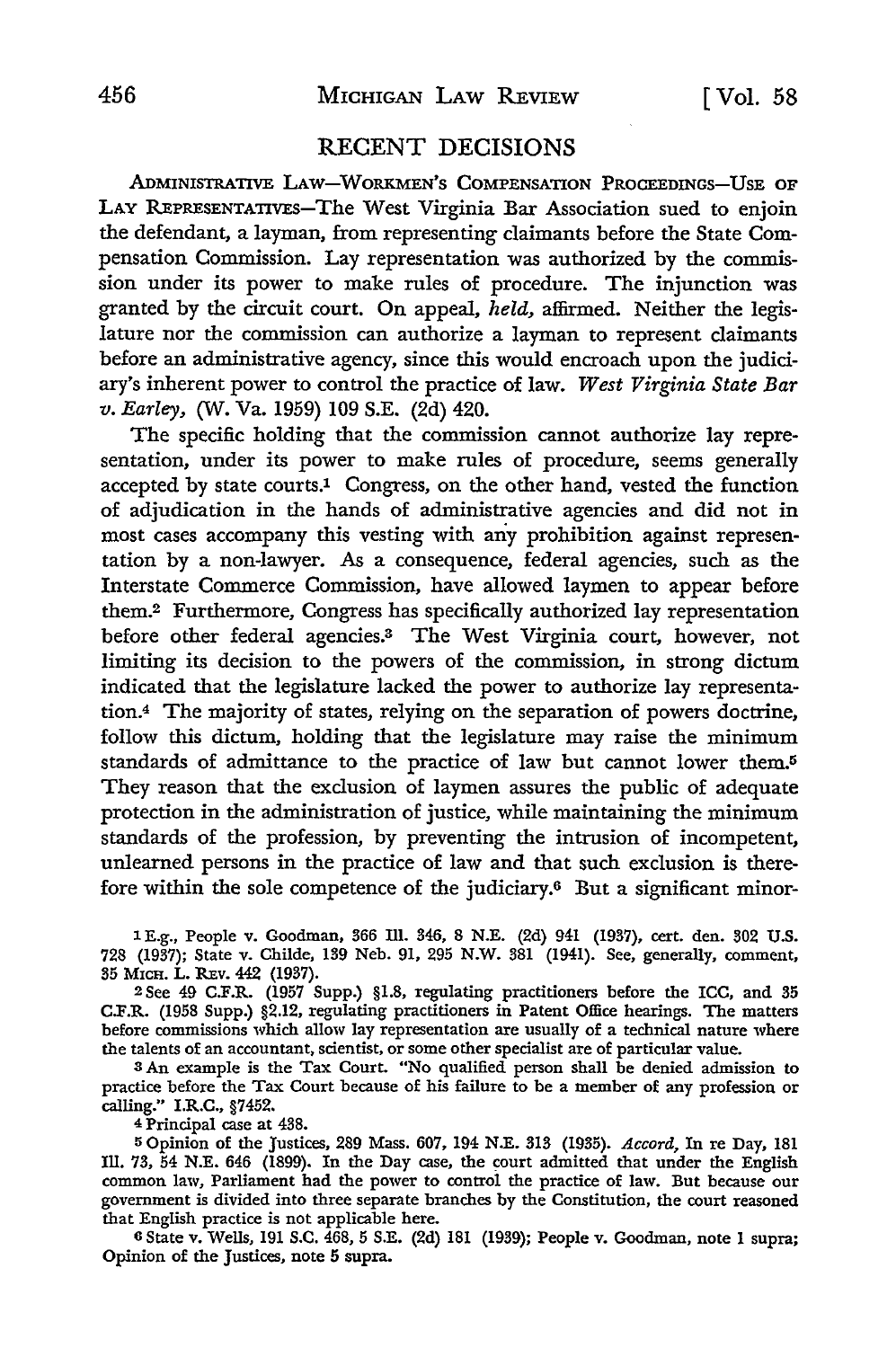ity, finding that the policies surrounding appointment of legal representation are within the proper scope of legislative power, have approved statutes authorizing lay representation.<sup>7</sup> According to a New York committee report, it was supposed, when laymen were authorized to practice before the Industrial Board, that working people would thus have the personal services of individuals with a sense of social responsibility more sympathetically adjusted to the needs of labor than that of lawyers.8 Under the majority view, if the claimant does not want to plead his case himself, a lawyer is required in proceedings before the workmen's compensation commissions. This often imposes a hardship. Numerous claimants for compensation are indigent and in many cases the compensation allowed by the commission is so small as not to justify the engagement of a lawyer. $9$  The great majority of claims for compensation are for temporary disabilities, for which the maximum award in West Virginia is \$30 a week.<sup>10</sup> From this, the attorney's fees, which are unrestricted in amount,<sup>11</sup> must be paid. Other states, recognizing that the laborer cannot afford unrestricted attorney's fees, but not wanting to allow laymen to practice law, have solved the problem in different ways. In some, the insurer must pay the claimant's attorney fee, provided the claimant wins the case;12 in others, the commission itself will represent the claimant;<sup>13</sup> and in still other states a reasonable limit is set

*7* In Eagle Indemnity Co. v. Industrial Accident Commission, **217** Cal. 244, **18** P. (2d) 341 **(1933),** the court upheld what is now Cal. Labor Code Ann. (Deering, 1953) §5700, which permits representation **by** an attorney or "any other agent." However, this statute is based on **CAL.** CONSr., art. 20, §21, granting the legislature such power. See also 64 N.Y. Consol. Laws (McKinney, 1946) §24a; Wis. Stat. (1957) §102.17 (1) (am). While the New York statute has never been tested, it rests on the firm foundation of In the Matter of the Application of Cooper, 22 N.Y. 67 (1860), where at 90 the court states: "It is plain, therefore, that although the appointment of attorneys has usually been entrusted in this state to the courts, it has been nevertheless, both here and in England, uniformly treated, not as a necessary or inherent part of their judicial power, but as wholly subject to legislative action."

**<sup>8</sup>**Report to the Honorable Thomas E. Dewey **by** William F. Bleakley and Herman T. Stichman, as Commissioners under section 8 of the Executive Law, on Administration of the Workmen's Compensation Law in the State **of** New York, p. **9** (1944).

**<sup>9</sup>**The principal case conceded that laymen may prepare pleadings and file forms for claims since they do not constitute the practice of law. But on this point see Opinion of the Justices, note 5 supra, at 613-614. But once the hearing is contested a lawyer must represent the claimant. W.Va. Code (1955) §2545 (4) states that **if** a contested claim is finally determined while pending before the commission and no appeal is filed thereon with the appeal board, the attorney shall be protected in the collection of his fee up to \$150. Thus, with a limitation of \$30 a week for compensation, the temporarily disabled employee must be disabled for more than five weeks if he wants to be sure of keeping much of the award.

**10** W.Va. Code (1955) **§2531.**

**<sup>11</sup>**In Billingslea v. Tartell, **127** W.Va. 750, 35 **S.E.** (2d) 89 (1945), the court held that W.Va. Code (1955) §2545 (4) could not limit the fees of the attorney because this would seriously abridge the claimant's freedom of contract. 12 Otter v. Dept. of Labor, **11** Wash. (2d) **51, 118** P. (2d) 413 (1941) (commission had

the same authority, as a court, to award costs and counsel fees). See also Ahmed's Case, 278 Mass. **180, 179 N.E.** 684 (1932).

*13* **US.** Fidelity and Guaranty Co. v. Cruce, 129 Okla. **60, 263** P. 462, **56** A.L.R. **879 (1928).**